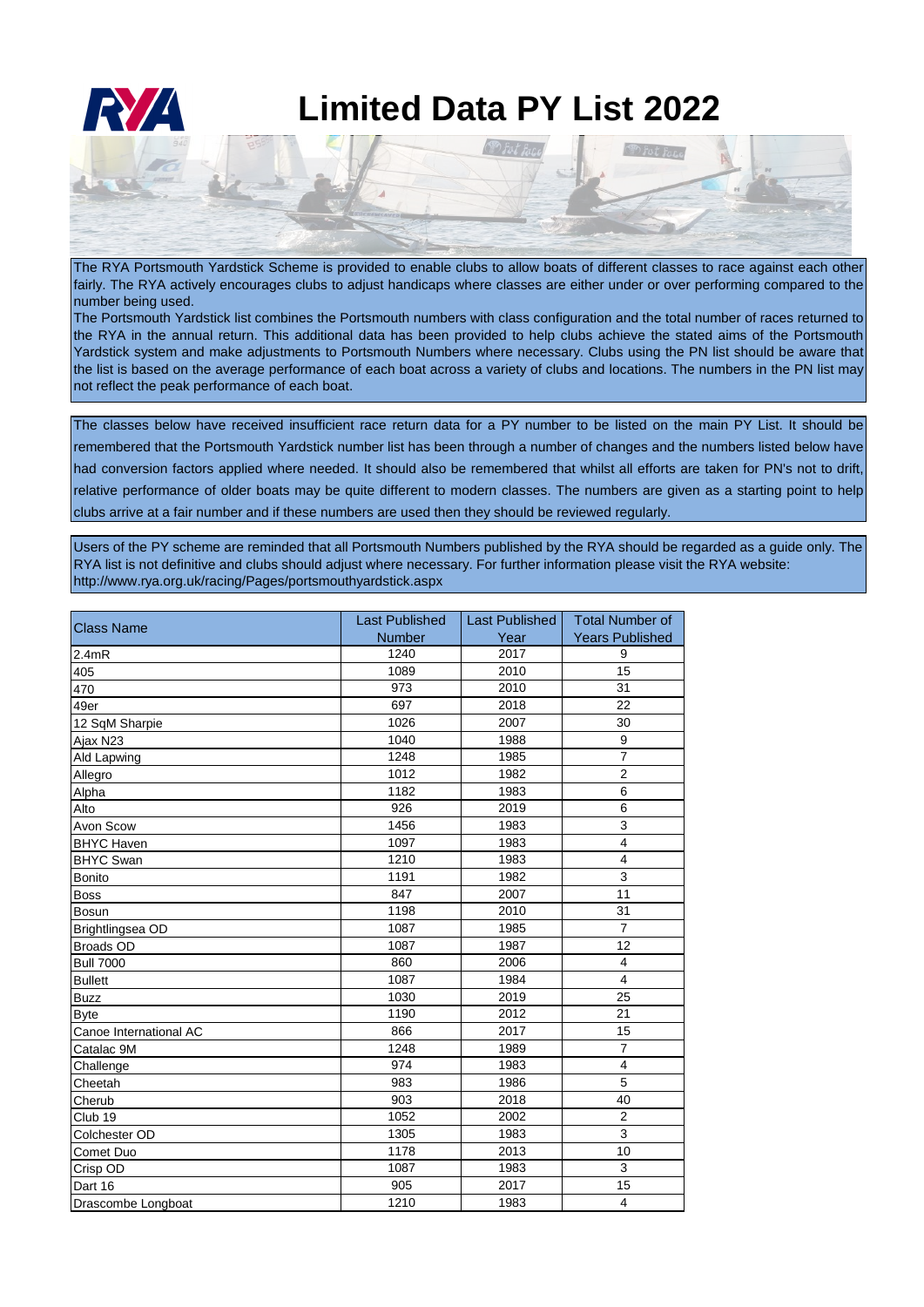| E22                         | 879  | 1989 | 7                         |
|-----------------------------|------|------|---------------------------|
| Embassy                     | 1419 | 1986 | 6                         |
| Essex OD                    | 1078 | 1983 | $\overline{9}$            |
| Estuary                     | 1078 | 1983 | $\ensuremath{\mathsf{3}}$ |
| <b>Express</b>              | 1135 | 2002 | 22                        |
| Firebird                    | 1201 | 1987 | 7                         |
| First Class 8               | 918  | 2002 | $\overline{2}$            |
| Fleetwind                   | 1268 | 2003 | 27                        |
| <b>Flipper Scow</b>         | 1116 | 1981 | $\mathbf{1}$              |
| Flying Dutchman             | 879  | 2007 | 33                        |
| <b>Flying Junior</b>        | 1163 | 1989 | 10                        |
| Garana 601                  | 1068 | 1989 | 9                         |
| Gull                        | 1363 | 2004 | 30                        |
| H Boat                      | 1015 | 2002 | $\mathsf 3$               |
| <b>Half Rater</b>           | 1229 | 1983 | $\mathsf 3$               |
| Halo                        | 992  | 2017 | $\mathsf 3$               |
| Harrier                     | 1116 | 1988 | 8                         |
| Hawk 20                     | 1115 | 2013 | 6                         |
| Heron                       | 1345 | 2014 | 39                        |
| Hilbre                      | 1248 | 1984 | 4                         |
| Hirondelle                  | 993  | 1983 | $\overline{3}$            |
| Horning Rebel OD            | 1059 | 1990 | 14                        |
| Hunter 707                  | 925  | 2006 | 5                         |
| Hurricane 4.9               | 781  | 1998 | 8                         |
| Hurricane 5.9               | 699  | 2013 | 7                         |
| Hurricane 500               | 785  | 2002 | 9                         |
| Hydra                       | 832  | 1993 | 11                        |
| Icon                        | 976  | 2017 | $\overline{4}$            |
| Illusion                    | 1400 | 1992 | $\overline{2}$            |
| Int Canoe OD                | 905  | 2013 | 34                        |
| Int Moth (foiling)          | 570  | 2016 |                           |
| Int Moth (Non-foiling)      | 980  | 2010 | 32                        |
| International 14 (+ T-Foil) | 758  | 2018 |                           |
| Iroquois                    | 984  | 1997 | 2                         |
| Iroquois 30 Mk2             | 927  | 1984 | 5                         |
| Iroquois Mk1                | 960  | 2002 | 10                        |
| Iroquois Mk2                | 983  | 1995 | 6                         |
| Isle of Wight Scow          | 1419 | 1981 | 1                         |
| lso                         | 922  | 2017 | 24                        |
| J24                         | 935  | 2011 | 5                         |
| J80                         | 876  | 2011 | $\overline{5}$            |
| Javelin                     | 944  | 2019 | 36                        |
| Javelin 16                  | 927  | 1986 | 4                         |
| Jollyboat                   | 917  | 1985 | 10                        |
| Kinsman                     | 1125 | 1989 | 8                         |
| Lapwing                     | 1320 | 2003 | $\overline{3}$            |
| Laser II                    | 1085 | 2019 | $\overline{37}$           |
| Laser 3000                  | 1085 | 2017 | 19                        |
| Laser 4000 / 4000           | 917  | 2019 | 24                        |
| Laser 5000                  | 846  | 2012 | 18                        |
| Laser EPS                   | 1033 | 2019 | 20                        |
| Laser M                     | 1121 | 1999 | 19                        |
| <b>Laser Pico</b>           | 1330 | 2016 | 4                         |
| Laser SB3 / SB20            | 911  | 2013 | $\overline{3}$            |
| Laser Vago XD               | 1071 | 2018 | $\boldsymbol{9}$          |
| Lazy E                      | 1068 | 1983 | 5                         |
| Leader                      | 1115 | 2004 | 25                        |
| Liverpool Bay Falcon        | 1097 | 1984 | 10                        |
| Loch Long OD                | 1170 | 2002 | 25                        |
| <b>Lymington Scow</b>       | 1475 | 1986 | 11                        |
| Man O War                   | 1116 | 1983 | $\mathbf{3}$              |
| Marauder                    | 1042 | 2003 | 23                        |
|                             | 1191 | 1987 | 13                        |
| Mayfly<br>Melges 24         | 846  | 2006 | 1                         |
|                             | 1097 | 1985 | 10                        |
| Mercury                     | 1381 | 1985 | $\sqrt{5}$                |
| Mermaid 11                  |      |      |                           |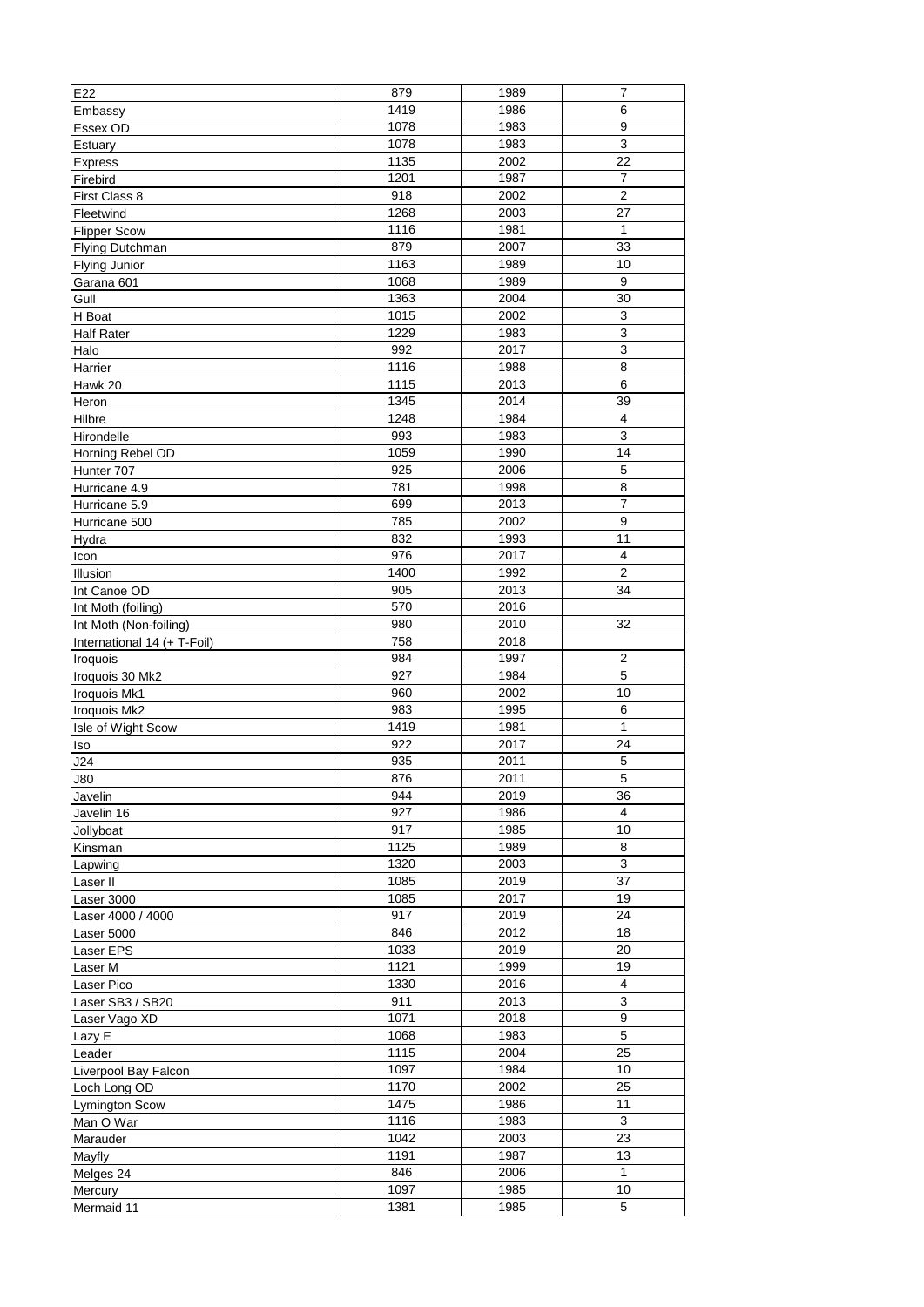| Minisail                                          | 1248 | 1973 | $\overline{2}$          |
|---------------------------------------------------|------|------|-------------------------|
| Mirror 16                                         | 1097 | 1989 | 10                      |
| Moth Foiling                                      | 570  | 2016 | $\overline{7}$          |
| Mx-Ray                                            | 1020 | 2003 | $\overline{4}$          |
| <b>Mystere</b>                                    | 823  | 1994 | 13                      |
| Myth OD                                           | 1381 | 1983 | 3                       |
| National 18 - See class website for older designs | 910  | 2016 | 36                      |
| Nimble 30                                         | 983  | 1983 | $\overline{4}$          |
| Norfolk                                           | 1248 | 1981 | $\mathbf{1}$            |
| Norfolk OD                                        | 1229 | 1986 | 5                       |
| Norfolk Punt                                      | 886  | 2003 | 26                      |
| Norwester                                         | 1381 | 1983 | 3                       |
| Otter                                             | 1275 | 2004 | 25                      |
| Pacer                                             | 1193 | 2004 | 25                      |
| Pegasus                                           | 1068 | 1984 | 10                      |
| Piper                                             | 1060 | 1999 | $\overline{7}$          |
| Pisces                                            | 1210 | 1993 | 13                      |
| Plus                                              | 1267 | 1986 | 6                       |
| Projection 762                                    | 855  | 2004 | 1                       |
| <b>Prout Quest</b>                                | 1021 | 1987 | $\overline{2}$          |
| Prout Quest 30                                    | 1021 | 1988 | $\overline{c}$          |
| Quest                                             | 1031 | 1984 | $\overline{2}$          |
| Rebel                                             | 1070 | 2002 | 10                      |
| Redwing                                           | 1094 | 2004 | 27                      |
| Reedling                                          | 1036 | 2002 | 13                      |
| Reedling 19                                       | 1031 | 1986 | 8                       |
| Royal Harwich OD                                  | 1154 | 1988 | 14                      |
| <b>RS</b> Elite                                   | 938  | 2013 | $\overline{2}$          |
| Salcombe Yawl                                     | 1105 | 2002 | 22                      |
| Sandhopper                                        | 1197 | 2004 | 21                      |
| Saro Scimitar                                     | 1135 | 1988 | 10                      |
| Seabird Half-Rater                                | 1229 | 1983 | 7                       |
| Seafire                                           | 1116 | 1989 | 10                      |
| Seafire S/H Una                                   | 1135 | 1984 | $\mathsf 3$             |
| Shadow X                                          | 750  | 2018 | $\overline{2}$          |
| Sharpie                                           | 1031 | 1992 | 3                       |
| Shrimp                                            | 1437 | 1991 | 10                      |
| SigneT                                            | 1265 | 2004 | 26                      |
| <b>Silver Streak</b>                              | 1116 | 1983 | 6                       |
| Skipper 12                                        | 1305 | 1982 | $\mathsf 3$             |
| Skipper Clubman                                   | 1182 | 1982 | $\overline{2}$          |
| Skua                                              | 1362 | 1984 | $\mathbf{1}$            |
| Skua OD                                           | 1362 | 1985 | 3                       |
| Slipstream                                        | 889  | 1986 | $\overline{\mathbf{4}}$ |
| Snowgoose                                         | 964  | 1981 | $\sqrt{2}$              |
| Solent Scow                                       | 1456 | 1983 | $\overline{4}$          |
| Solent Sunbeam                                    | 1012 | 1982 | 8                       |
| Soling                                            | 914  | 2004 | 23                      |
| Sonar                                             | 940  | 2004 | $\overline{2}$          |
| Spark                                             | 917  | 1989 | 8                       |
| Spice                                             | 930  | 2006 | 7                       |
| Splash                                            | 1220 | 2017 | 16                      |
| Sport 14                                          | 1055 | 2006 | $\overline{7}$          |
| Sprite                                            | 1248 | 1988 | 8                       |
| Sprog                                             | 1173 | 1987 | 10                      |
| Squib                                             | 1142 | 2014 | 34                      |
| <b>St Mawes</b>                                   | 1201 | 1983 | $\sqrt{3}$              |
| Stampede                                          | 747  | 1989 | $\sqrt{3}$              |
| Star                                              | 917  | 1986 | 11                      |
| Sunfish                                           | 1229 | 1984 | $\overline{4}$          |
| Swallow                                           | 1021 | 1983 | $\boldsymbol{9}$        |
| Swift                                             | 997  | 1999 | 22                      |
| Swordfish                                         | 1117 | 2002 | 23                      |
| Tempest                                           | 942  | 2011 | 26                      |
| Tideway                                           | 1447 | 2002 | 23                      |
| Tikki                                             | 1305 | 1983 | 3                       |